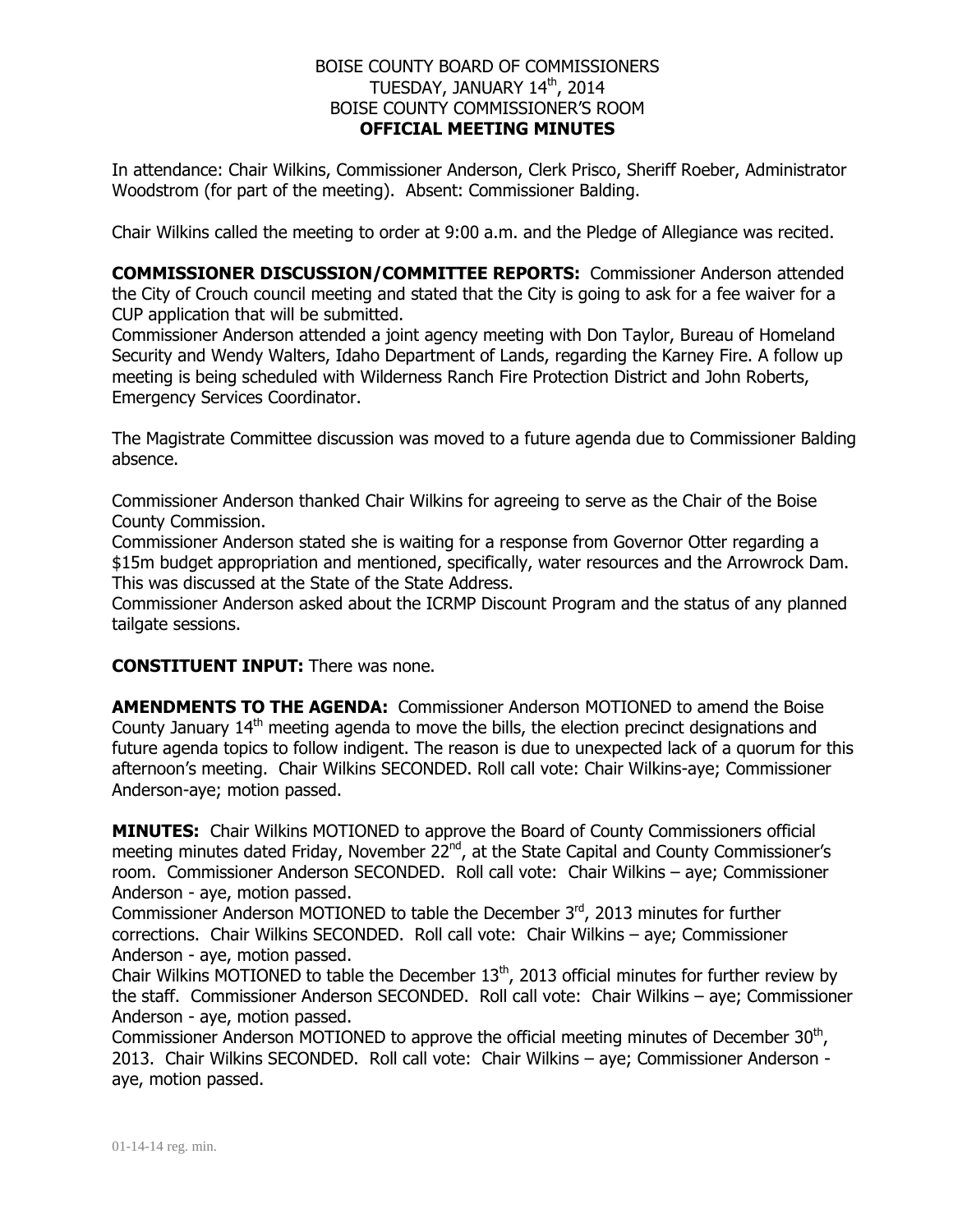**DEPARTMENTAL ISSUES:** Sheriff's Dept. – payroll requests: Sheriff Roeber spoke about the requests. Clerk Prisco also explained the budget portion of the new hire payroll information. Commissioner Anderson spoke about the salary. Commissioner Anderson stated that must come through in a resolution for budget proposes. Clerk Prisco stated at last weeks' meeting they were directed to do the analysis and draft a resolution. Commissioner Anderson spoke about new hiring, etc. Sheriff Roeber spoke about his budget and stated that his budget will still be under in the "A" portion. Sheriff Roeber spoke about salary increases and that he should have the opportunity to work within the "A" portion of the budget to regulate salaries in his office, as long as he stays within budget. Chair Wilkins stated that she agrees with Sheriff Roeber. Chair Wilkins would like to table this until Commissioner Balding is in attendance.Commissioner Anderson asked about the position changes. Clerk Prisco and Sheriff Roeber are making the appropriate changes to the payroll request and will re-present to the Board. The Board returned to the subject of an employee moving from Corporal to Sergeant. Commissioner Anderson asked that the effective date be for this pay period. Clerk Prisco recommended that the effective date should go back to 12-29-2013 at that was the date the person was promoted. Commissioner Anderson stated that she does not approve of this as it could have been anticipated on December  $3<sup>rd</sup>$ . Chair Wilkins stated the Board needs to make sure the Elected Officials know that there will not be back-dating of payroll requests. Chair Wilkins MOTIONED to approve the payroll addition changes effective December 29, 2014 with the Sheriffs understanding that we will no longer back-date and that is for all County departments also. He is moving the employee from a Corporal position to a Sergeant position at the rate of pay that is on the document provided. Commissioner Anderson SECONDED. Roll call vote: Chair Wilkins – aye; Commissioner Anderson - aye, motion passed.

Road Department fuel tank issue – Bill Jones and Chuck Morgan, from the Road Department, are in attendance. Mr. Jones stated that Alan Ward, from the Garden Valley School District, asked him if they could store vehicle fuel on the Road Department property as they are buying their gas from the local gas station and it is too costly. Commissioner Anderson has concerns about this request and asked what would be the County's responsibility in this. Chair Wilkins asked where they would be placed. Mr. Jones stated he has already made a plan for his own tanks so he would possibly enlarge that area. Mr. Jones stated he spoke with Prosecutor Gee and he stated this was something that could be worked out. Chair Wilkins stated to finish the investigation and get questions answered for Commissioner Anderson.

Emergency Management - Project Bids for Power Security Project - John Roberts is in attendance. If approved, John will put on the website and put an ad in the Idaho World. \$64, 000 would come from the ASPR Grant and we would need a resolution for unanticipated revenue. Mr. Roberts stated that Bureau of Homeland Security funds will be used also. Commissioner Anderson spoke of changes to make to the bid outline. Commissioner Anderson MOTIONED that we include the Request for Quotaion package, including a legal notice and specifications for the Boise County Power Security Project, with all references to the delivery of said package to reflect that it be received by 2:00 pm on February  $7<sup>th</sup>$ , 2014. Chair Wilkins SECONDED. Roll call vote: Chair Wilkins – aye; Commissioner Anderson - aye, motion passed.

Assessor's payroll request for A. Petersen - Commissioner Anderson MOTIONED to approve the Payroll Change Form for A. Petersen, effective next payroll, January 27<sup>th</sup>, 2014, for completing the probation period, and at a new hourly rate. Chair Wilkins SECONDED. Roll call vote: Chair Wilkins – aye; Commissioner Anderson - aye, motion passed.

Planning & Zoning – Building permits and open land development stats were reviewed.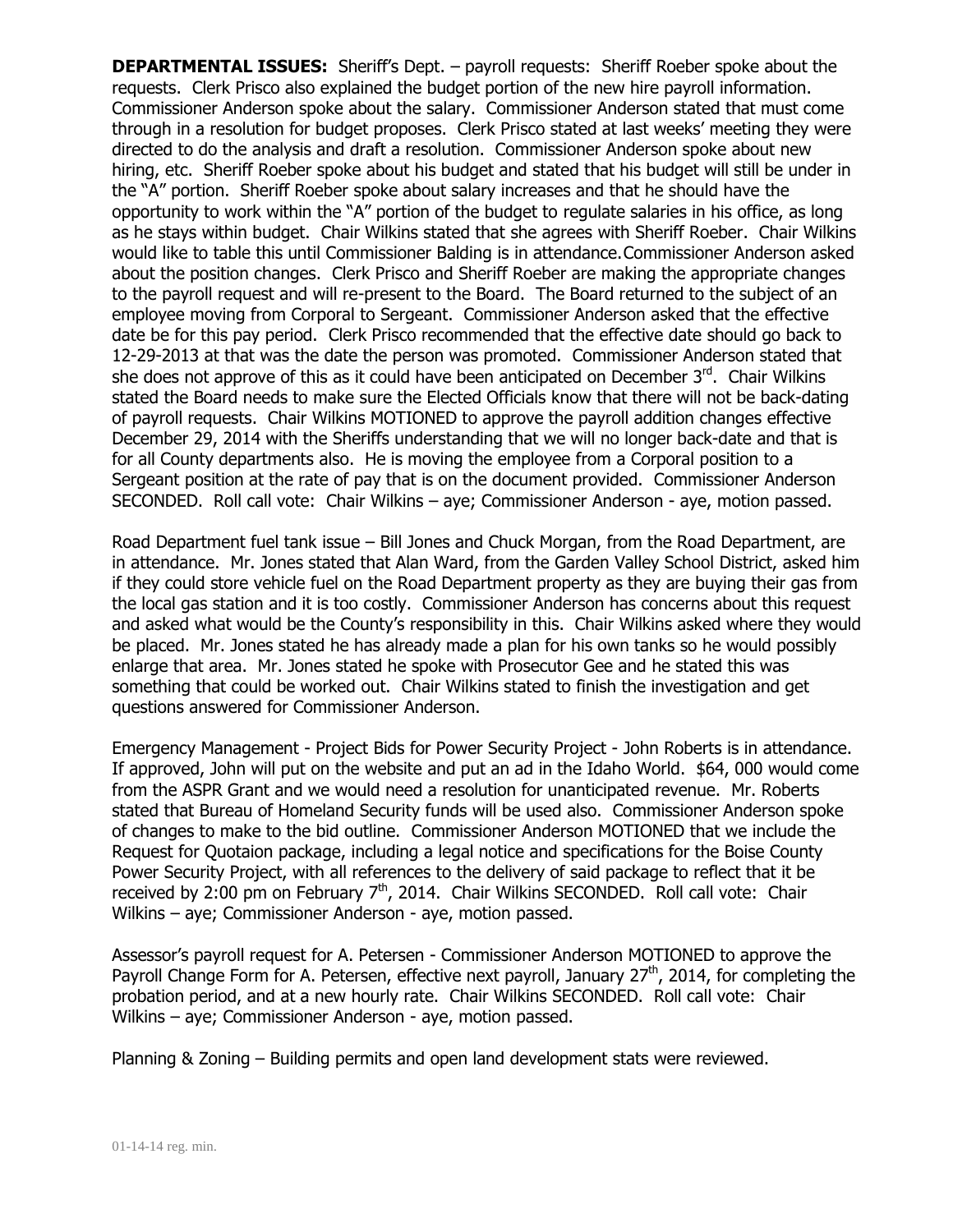**CONTRACTS/AGREEMENTS/GRANTS:** Granite Creek Stabilization Modification **–** Commissioner Anderson stated that it is the Title II portion of the SRS and that it is for a time extension to Oct. 31, 2014. Commissioner Anderson MOTIONED to accept the Modification of Grant Agreement 12-RO-11040216-035, the Granite Creek Stabilization RAC Award, changing the performance period to extend it to Oct.  $31<sup>st</sup>$ , 2014. Chair Wilkins SECONDED. Roll call vote: Chair Wilkins – aye; Commissioner Anderson - aye, motion passed.

**DEMAND WARRANTS:** Commissioner Anderson MOTIONED to approve the demand warrant to Holladay Engineering for work on the Middlefork Payette River Bridge, Project Invoice #70, in the amount of \$9760.09, as reviewed by both LHTAC and the Boise County Road Department. Chair Wilkins SECONDED. Roll call vote: Chair Wilkins – aye; Commissioner Anderson - aye, motion passed.

Commissioner Anderson MOTIONED to approve the demand warrant to Michael Johnson, Chief Deputy Coroner, for FBI training, in the amount of \$450. Chair Wilkins SECONDED. Roll call vote: Chair Wilkins – aye; Commissioner Anderson - aye, motion passed.

Commissioner Anderson MOTIONED to pay the demand warrant on behalf of EBCAD, for their Workers Compensation payment to the State Insurance Fund, in the amount of \$587.00. Chair Wilkins SECONDED. Chair Wilkins stated further that, from the Clerks explanation on the expiration date, if there is a pay difference, the Board will not pay it. Roll call vote: Chair Wilkins – aye; Commissioner Anderson - aye, motion passed.

**INDIGENT:** Chair Wilkins MOTIONED to go into executive session under I.C. 67-2345(1)(d), to discuss the following cases: removal of liens on 13-10-B and 13-04-B, discuss the placement of a lien on case 14-01-A and discuss case 13-12-B. Commissioner Anderson SECONDED. Roll call vote: Chair Wilkins – aye; Commissioner Anderson - aye, motion passed. Coming out of executive session, Chair Wilkins MOTIONED to sign the release of liens on the following cases: 13-10-B and 13-04-B. Commissioner Anderson SECONDED. Further discussion, Commissioner Anderson added to the motion; that both cases have exceeded the appeal time frame. Roll call vote: Chair Wilkins – aye; Commissioner Anderson - aye, motion passed. Chair Wilkins MOTIONED to sign the lien on case 14-01-A. Commissioner Anderson SECONDED. Roll call vote: Chair Wilkins – aye; Commissioner Anderson - aye, motion passed. Chair Wilkins MOTIONED to approve, as submitted, case 13-12-B. (Amended to say: case is for medical indigency). Commissioner Anderson SECONDED. Roll call vote: Chair Wilkins – aye; Commissioner Anderson - aye, motion passed.

**BILLS:** Commissioner Anderson MOTIONED to approve the January 14<sup>th</sup>, 2013 claims report with the following exceptions: IWS, in the amount of \$3,067.65, Computer Arts Inc., in the amount of \$5,582.70 and Gem State Communications, in the amount of \$47,130.00; and an adjustment to the Dispatch Department account from "04 office equipment" to "ILETS Fees". Chair Wilkins SECONDED. Roll call vote: Chair Wilkins – aye; Commissioner Anderson - aye, motion passed.

| <b>General Fund</b>   | \$ | 15.436.54 | Solid Waste             |     | 18,991.39 |
|-----------------------|----|-----------|-------------------------|-----|-----------|
| Road & Bridge         | \$ | 17,958.28 | Weeds                   | \$. | 581.18    |
| Justice Fund          | \$ | 81,454.23 | E911                    |     | 4,288.91  |
| EBCA                  | S  | 2.350.88  | Snowmobile IC8-A        | \$. | 751.98    |
| <b>District Court</b> | \$ | 3,547.10  | Snowmobile GV8-B        | S   | 5.41      |
| Indigent              | \$ | 8,064.95  | <b>Sheriff's Vessel</b> | \$  | 182.50    |
|                       |    |           | <b>Revaluation</b>      | S   | 483.01    |

## **MISCELLANEOUS & CORRESPONDENCE:**

 Commissioner Anderson MOTIONED that the Board of County Commissioners designate the Election Precincts for Boise County, for elections in calendar year 2014, as follows: Precinct 30 Garden Valley, Precinct 40 Horseshoe Bend, Precinct 50 Idaho City,